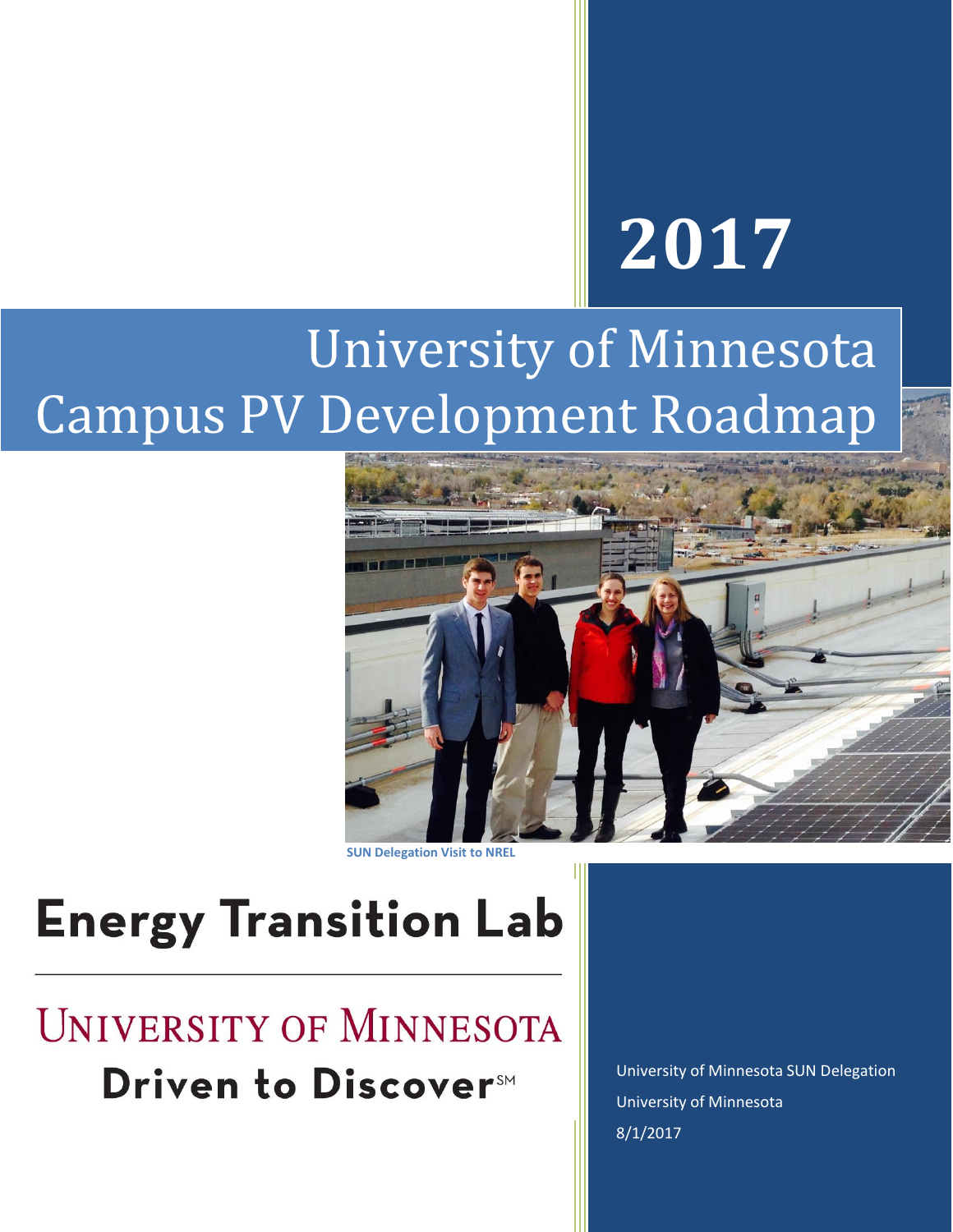#### **Acknowledgements**

The Solar Endowment Project is a collaboration of Midwestern Universities known as the Solar University Network (SUN) an[d Midwest Renewable Energy Association \(MREA\)](https://www.midwestrenew.org/) with support from the United States Department of Energy. The Campus Roadmap has been prepared by the University of Minnesota's [Energy Transition Lab](http://energytransition.umn.edu/) (ETL) with guidance from the [Institute on the Environment](http://environment.umn.edu/) and MREA. Ellen Anderson, Executive Director of the ETL, led the Delegation with graduate students Laura Burrington and Megan Butler and ETL staff Erin Sikkink. This Roadmap would not have been possible without the support of advisors including Project PI Lewis Gilbert, Jerome Malmquist, Shane Stennes, Mindy Granley, Beth Mercer-Taylor, Paul Imbertson, Dan Svedarsky, and Troy Goodnough of the University of Minnesota (UMN); David Quinby, Sara Bergan, and Adam Schurle of Stoel Rives; Brian Ross (Great Plains Institute), and Jared Schoch (Turning Point Energy).

### **CAMPUS PV DEVELOPMENT ROADMAP**

#### **The Solar Endowment: A PV Investment Roadmap for U.S. Universities and Foundations**

Solar energy provides Universities with the opportunities to expand experiential learning and research, diversity and increase the resiliency of campus infrastructure, engage alumni, donors and prospective students/faculty, advance sustainability goals, and enjoy monetary savings. In 2015, the University of Minnesota's [Energy Transition Lab](http://energytransition.umn.edu/) created the [SUN Delegation](http://energytransition.umn.edu/the-university-of-minnesota-sun-delegation/) with guidance from MREA and [Institute on the Environment.](file:///C:/Users/butle553/Desktop/Institute%20on%20the%20Environment) Between 2015 and 2017, the Delegation worked with University staff and faculty to identify pathways to invest in solar energy. These efforts were an instrumental catalyst in encouraging University decision makers to invest in solar. Since the SUN Delegation was formed in 2015 the University has taken the following steps to invest in solar:

**Community Solar Gardens(CSG):** In 2016, the University subscribed to two megawatts (MW) of solar power from a CSG developed by Geronimo Energy. This investment will save the University approximately \$800,000 and offset ~55,300 metric tons of greenhouse gases over 25 years. In 2017, UMN subscribed to a total of 22.5 additional MW. The additional subscriptions are expected to produce 1,095,187,000 kWh of electricity and generate \$35,661,070 in savings over 25 years.

**On-Site Solar**: Ameresco, Inc will install 2.255 MW of solar panels on the Twin Cities campus. The University's new Bell Museum will also include several small educational solar arrays. Delegation students also developed [a transportable solar](http://energytransition.umn.edu/wp-content/uploads/2015/08/Solar-Testbed-Master-Plan.pdf) testbed that students will be able to use on campus.

**Duluth Campus Student Services Fee:** UMD students successfully petitioned and received \$100,000 from the [Duluth Campus Student Services Fee](http://www.d.umn.edu/student-life/ssf/) and another \$50,000 from UMD's [Revolving Loan Fund.](https://champ.d.umn.edu/sustainability/get-involved/green-revolving-fund) The funds will be used to install an 11kW PV array on campus in 2016.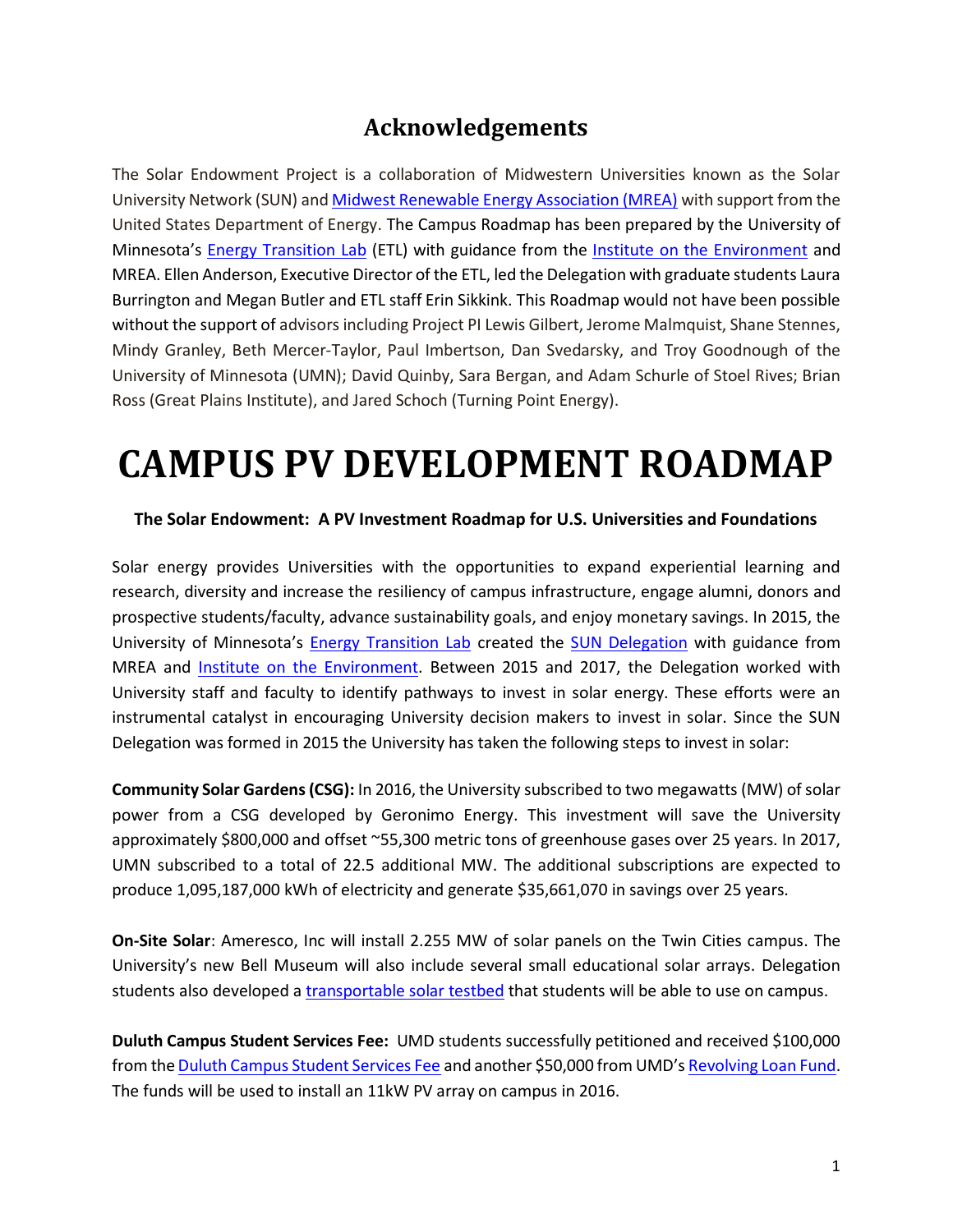**Xcel Energy Renewable Connect:** UMN recently signed up to participate in Xcel Energy's program, which allows ratepayers to subscribe to energy produced from wind and solar.

The University recognizes this as a step forward towards sustainability and a wise financial investment. This campus roadmap describes the process that UMN students, faculty and staff undertook to investigate and invest in solar. The SUN Delegation compiled this roadmap to guide other higher education institutions considering a path to solar.

#### **The SUN Delegation Team**

Over the course of the project the SUN Delegation consisted of nearly 100 Undergraduate, Masters and Doctoral students from diverse academic backgrounds. Students broke into groups to work on specific tasks including Legal/Regulatory Analysis, Site Assessments; Finance; Outreach etc. To keep

students engaged, the SUN Delegation became a formally recognized campus group and offered students opportunities to receive academic credit, participate in internships, take MREA's online [PV Site Assessment](https://www.midwestrenew.org/certificates/) courses, and attend conferences. Students also visited the National Renewable Laboratory (NREL) to receive guidance from the lab's top experts. These opportunities for experiential learning incentivized participation and were excellent growth and networking opportunities. Several



students have secured solar jobs through connections they made through the SUN Delegation. **SUN Delegation Students at NREL**

#### **Decision-Making Process and Key Stakeholders**

As a first step, SUN Delegation students identified the concerns of key stakeholders. Energy Transition Lab Director Ellen Anderson met with University decision makers to tell them about the project and prepare them for upcoming proposals. These conversations helped inform the Delegation's strategy and the pre-briefings ensured that University leaders felt this was a cooperative effort. Based upon multiple conversations with priority decision makers, students identified concerns about solar energy investment, including the ability to generate and use Renewable Energy Credits (RECs), grid integration, compatibility with existing infrastructure, changing solar regulations, solar industry turnover, reputation, and the University's sustainability commitments.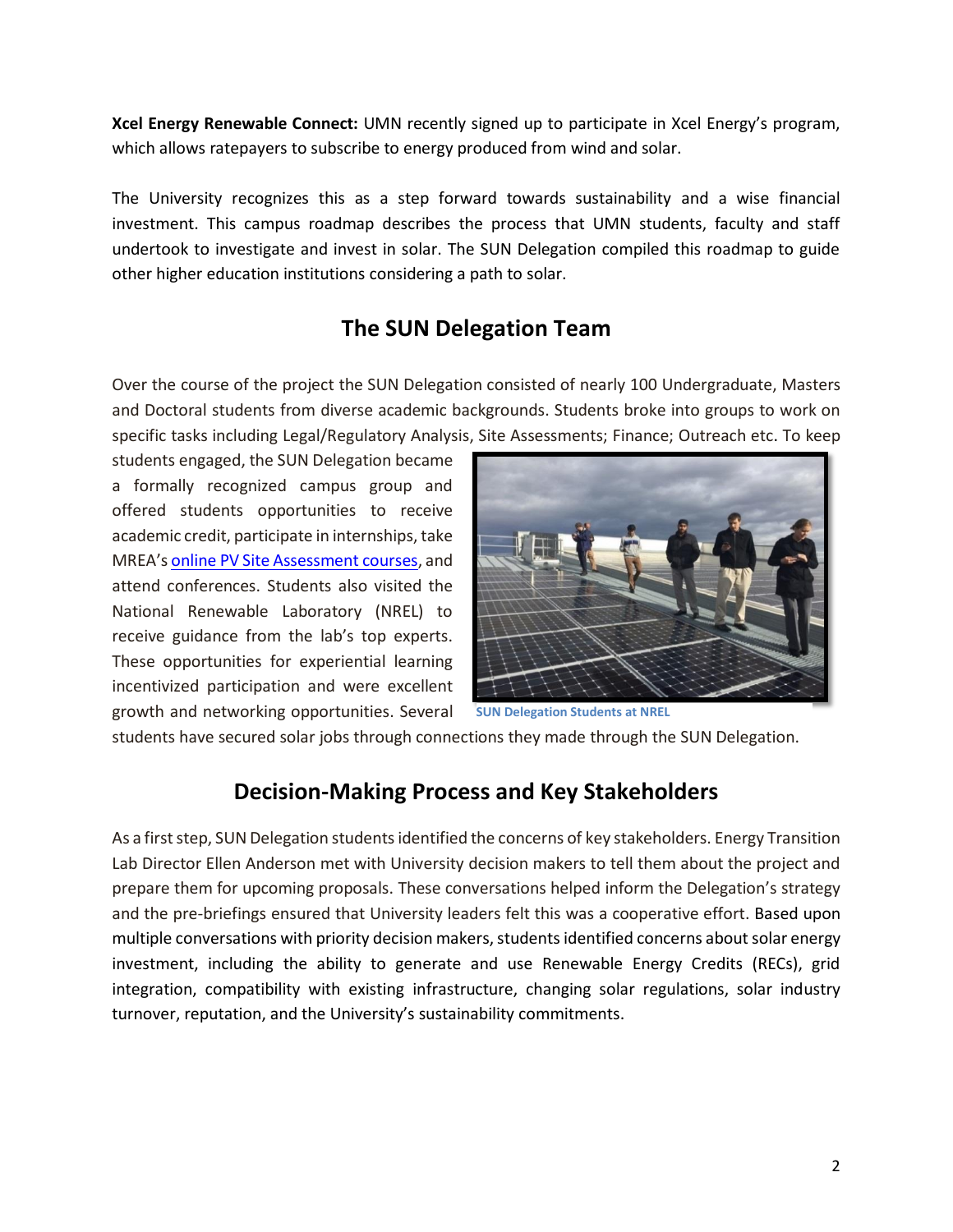#### **Identifying Priority PV Development Sites on Campus**

The Delegation identified sites with the solar potential by researching buildings' solar insolation, history, construction schedules, and infrastructure. For each site, the team conducted an assessment, estimated system size, production, and costs; identified nonfinancial benefits, and consulted University staff.



**Students Conducting Site Assessments at UMORE Park**

#### **Costs, Risks and Legal/Regulatory Considerations**

Students investigated utility interconnection requirements, the University's planning process, and permitting/zoning requirements. Students also identified state and regional policies that reduce the cost of solar and incentivize developers, financers, and utilities to collaborate with the University to maximize its solar investment. These policies include Renewable Energy Standards (RES), Community Solar Legislation, incentive and rebate programs, Value of Solar rates, Solar Easement Laws, and Net Metering policies. Declining solar prices combined with a favorable policy landscape incentivized the University to explore solar investments. Students prepared Requests for Proposals (RFPs) based upon University decision makers' concerns, old RFPs and solar projects conducted by local municipalities. Using the student work as a foundation, the University underwent a continuous redrafting process and developed RFPs for both GSG subscriptions and on-site solar installations.

#### **Project Financial Goals and University Investment Opportunities**

UMN utilized the following financing models to fund solar investment due to their ability to maximize the University's financial gains while minimizing costs:

**Community Solar:** A CSG is an arrangement where a developer owns a PV array and sells electricity subscriptions. Subscribers receive a bill credit for each kWh produced. Students prepared a [CSG](http://energytransition.umn.edu/wp-content/uploads/2015/08/Community-Solar-Roadmap.pdf) [Subscription Roadmap](http://energytransition.umn.edu/wp-content/uploads/2015/08/Community-Solar-Roadmap.pdf) that explains the process UMN went through to obtain CSG subscriptions.

**Third Party Finance/Power Purchase Agreement (PPA):** Under this model, a third party finances and owns the project and the University purchases the electricity. A PPA is an agreement to purchase power from a project for a set period at a pre-agreed price. The UMN utilized this financing model for on-site solar installations because collaborating with a developer allowed the University to take advantage of tax credits that are not directly available to nonprofit institutions.